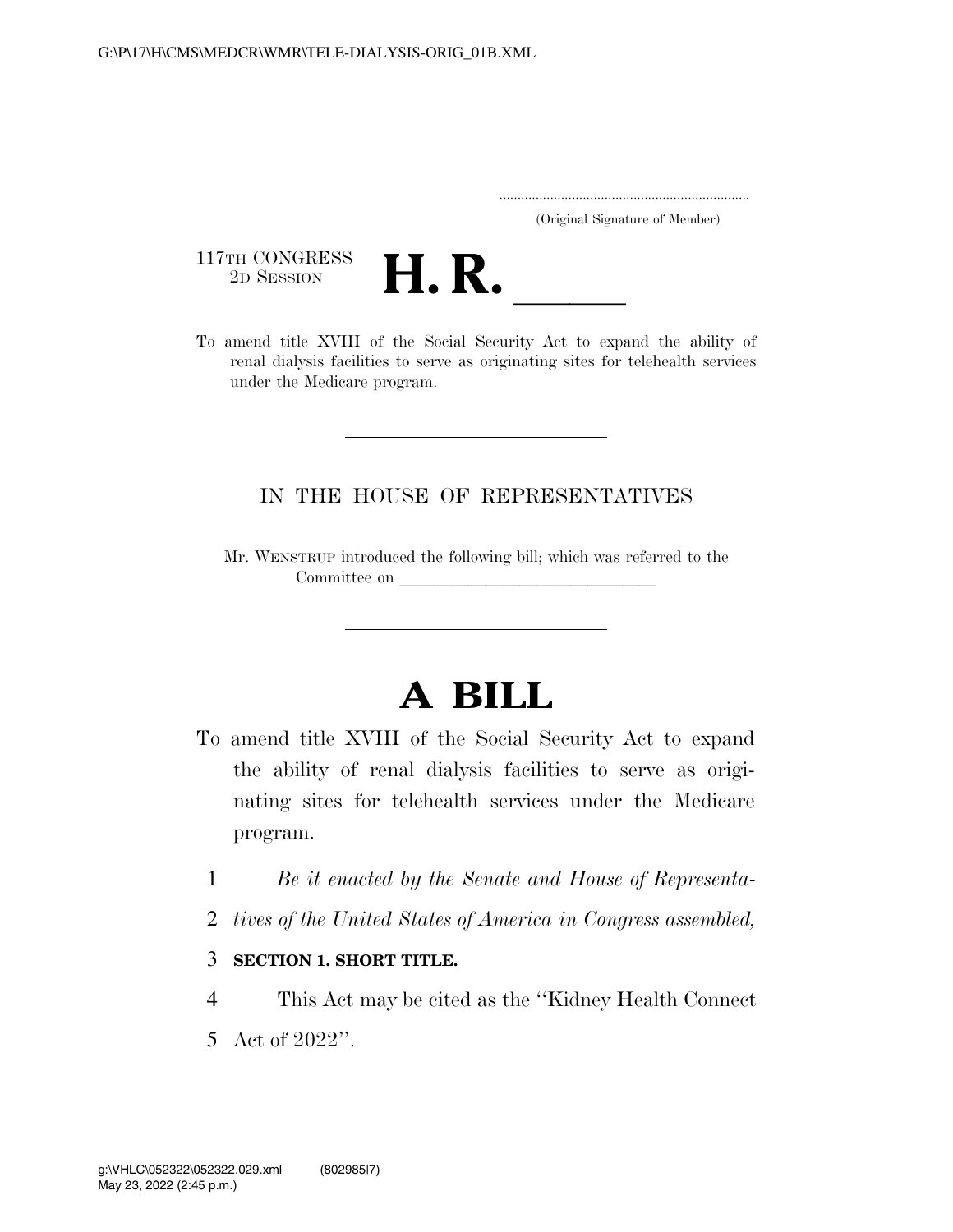| 1              | SEC. 2. EXPANDING THE ABILITY OF RENAL DIALYSIS FA-     |
|----------------|---------------------------------------------------------|
| $\overline{c}$ | CILITIES TO SERVE AS ORIGINATING SITES                  |
| 3              | FOR TELEHEALTH SERVICES UNDER THE                       |
| $\overline{4}$ | MEDICARE PROGRAM.                                       |
| 5              | (a) IN GENERAL.—Section $1834(m)(4)(C)(ii)(IX)$ of      |
| 6              | the<br>Social<br>Security Act (42 U.S.C.                |
| 7              | $1395m(m)(4)(C)(ii)(IX)$ is amended by striking ", but  |
| 8              | only for purposes of section $1881(b)(3)(B)$ ".         |
| 9              | (b) REMOVAL OF GEOGRAPHIC REQUIREMENTS.                 |
| 10             | Section $1834(m)$ of the Social Security Act (42 U.S.C. |
| 11             | $1395m(m)$ is amended—                                  |
| 12             | $(1)$ in paragraph $(5)$ —                              |
| 13             | $(A)$ in the header, by inserting "AND                  |
| 14             | TELEHEALTH SERVICES FURNISHED AT A                      |
| 15             | RENAL DIALYSIS FACILITY" after "VISIT";                 |
| 16             | $(B)$ by striking "subclause $(VI)$ , $(IX)$ , or       |
| 17             | $(X)$ " and inserting "subclause $(VI)$ or $(X)$ ";     |
| 18             | and                                                     |
| 19             | $(C)$ by inserting ", or with respect to tele-          |
| 20             | health services furnished for any purpose at an         |
| 21             | originating site described in subclause $(IX)$ of       |
| 22             | such paragraph" before the period at the end;           |
| 23             | and                                                     |
| 24             | (2) in paragraph $(7)(A)$ , by striking "(other         |
| 25             | than an originating site described in subclause $(IX)$  |
| 26             | of such paragraph)".                                    |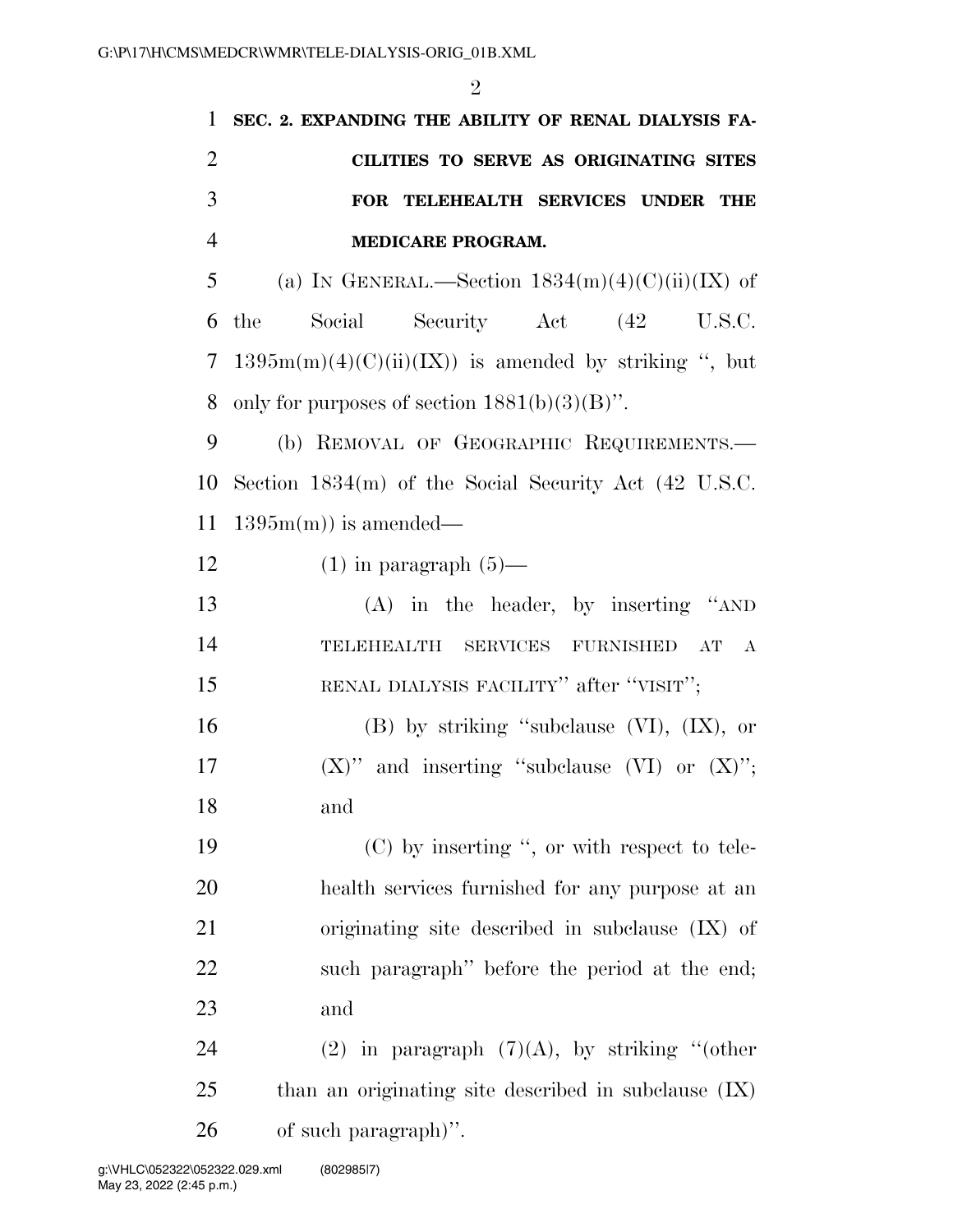(c) PROHIBITION ON FACILITY FEE.—Section 2 1834 $(m)(2)(B)$ (ii) of the Social Security Act (42 U.S.C. 3 1395m(m)(2)(B)(ii)) is amended— (1) in the header, by striking ''IF ORIGINATING SITE IS THE HOME'' and inserting ''FOR CERTAIN ORIGINATING SITES''; (2) by striking ''described in paragraph  $(4)(C)(ii)(X)$  and inserting "described in subclause 9 (IX) or (X) of paragraph  $(4)(C)(ii)$ ". (d) FACE-TO-FACE MONTHLY REQUIREMENT FOR CERTAIN SERVICES.—Section 1834(m) of the Social Secu- rity Act (42 U.S.C. 1395m(m)) is amended— (1) in paragraph (1), by striking ''Subject to paragraph (8)'' and inserting ''Subject to para-15 graphs  $(5)(B)$  and  $(8)$ "; and (2) in paragraph (5), as amended by subsection (b)(1)— (A) by striking ''RENAL DIALYSIS FACIL- ITY.—The geographic requirements'' and insert-20 ing "RENAL DIALYSIS FACILITY.— 21 "(A) WAIVER OF GEOGRAPHIC REQUIRE- MENTS.—The geographic requirements''; and (B) by adding at the end the following new subparagraph: